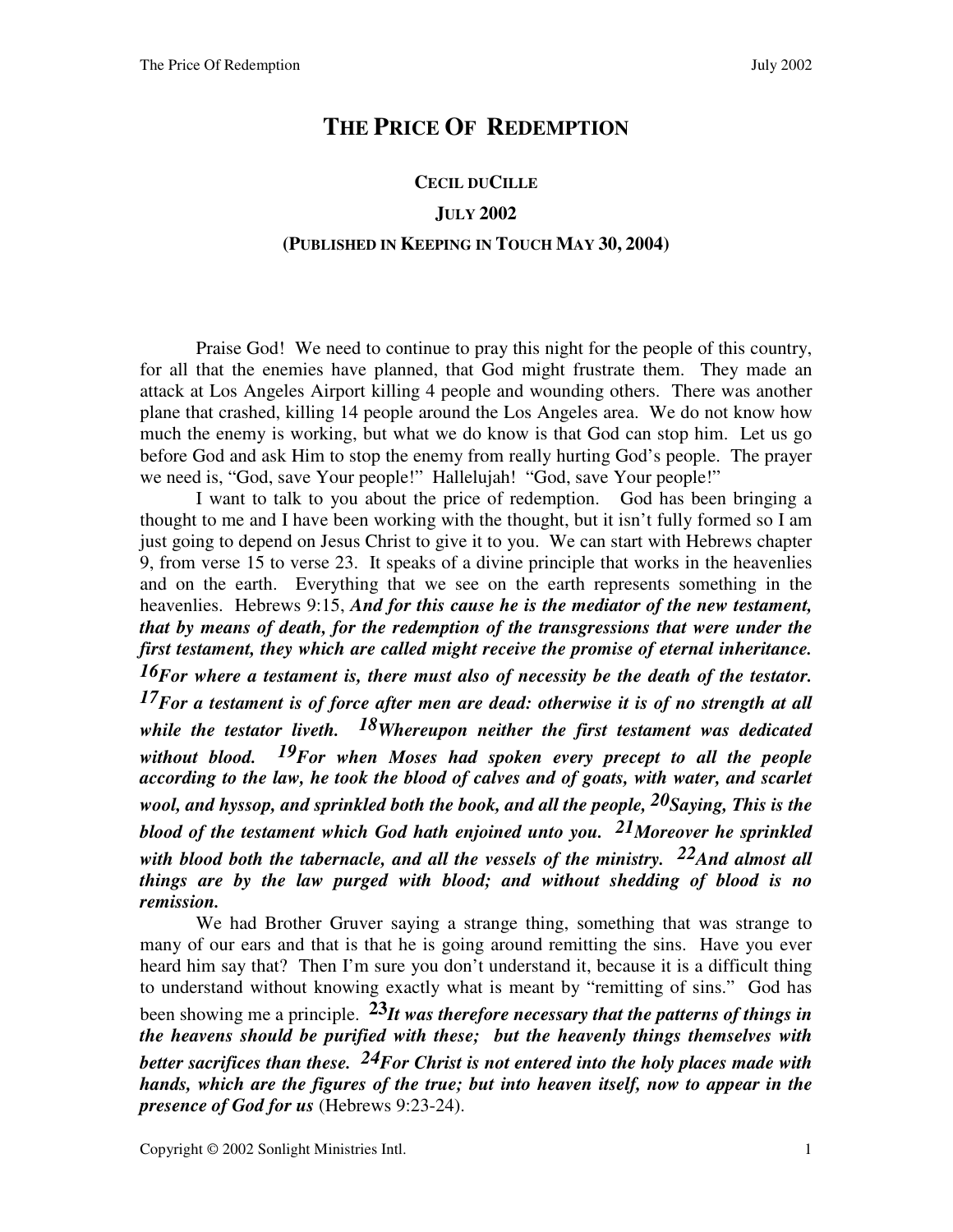Now, we have heard this time and time again, and to some of us, it has not become a reality. You hear it. You believe it. You know it. You walk in it. But, somehow, you haven't grasped the reality of what it is. As I was praying, God began to explain something to me. He said, "You know the principle of money? You take money. You work for money. You take the money and you pay someone, and the person gives you something for that money. It is a heavenly principle." God created the whole principle of money so that certain things can pay for certain other things, but there was nothing that could pay for sin. And I asked, "But why?" Why could not my blood pay for your sin? Amen. Why could I not pay some money and get some remission of sin? Why couldn't I do it? What is there about it? There are some things you can pay money for, and there are some things you cannot pay money for. Some things cost more money than other things, so, if we get the principle, that is a heavenly principle. The paying with money for something is a heavenly principle.

Now, there was a thing that happened in heaven. God set up Himself as a righteous God, the Holy God. Immediately it created reverse action. Amen. I'm talking about heavenly things now. Immediately, as God set Himself as holy, righteous, good, love, peace, joy, it created a vacuum, for what if I don't have love? What if I don't have peace? What if I don't have God? What if I don't have righteousness? I must have something else. And that opposite pole became reality when one angel said, "Hey! There is a vacuum out there. Let me fill it." He created Satan. God made - God didn't create - God made an angel and He called him the Bright One, Heylel. Hallelujah! But Heylel created evil, for before that there was no evil. Amen. There was no evil. Because of God's good, there was an opposite pole and the opposite was evil. So this angel decided he was going to fill the opposite pole and his premise was this: he felt that the opposite pole must have the same amount of power as the righteousness, that evil would have the same power as righteousness. Very stupid, very foolish deduction, for God who made righteousness could not have made someone who had the power to overthrow Him. Amen. Maybe you and I would do that, but God wouldn't do that, for God could see way down there in the future. So, this angel decided that he was going to create this opposite thing. But then there is a problem there, because if God wants to redeem you out of that thing over there, He is going to have to pay for you, because the only thing that can cancel wickedness, sin, and darkness, is righteousness, holiness, and life. That life must be a force that has a power to create and to deliver. Like every force, like every power, when you use it, it is expended so that God had to expend power to deliver.

One day, Jesus Christ was walking and speaking to His brethren and to the people. Suddenly He felt the power, the energy, the life source that was within Him pull out. The life came out of Him. Now, if such a life came out of you and I, we would drop dead. We couldn't make it. But the life came out of Him and He said, "I felt energy come out of me." He called it virtue. He said, "I felt virtue leave me." (Luke 8:46). Why? The woman stole the payment for her sins and her condition, and she received it. Amen. Can you understand what I am talking about? Then He turned around and forgave her. Had she asked for it, He would have given it to her, but she took it, and it is only by faith that you can reach into the heavenlies and take from God. Do you understand? It is only by faith. If you've got the type of faith that you believe, you believe, you believe, then you can reach up and take anything. All things are possible to him that believeth.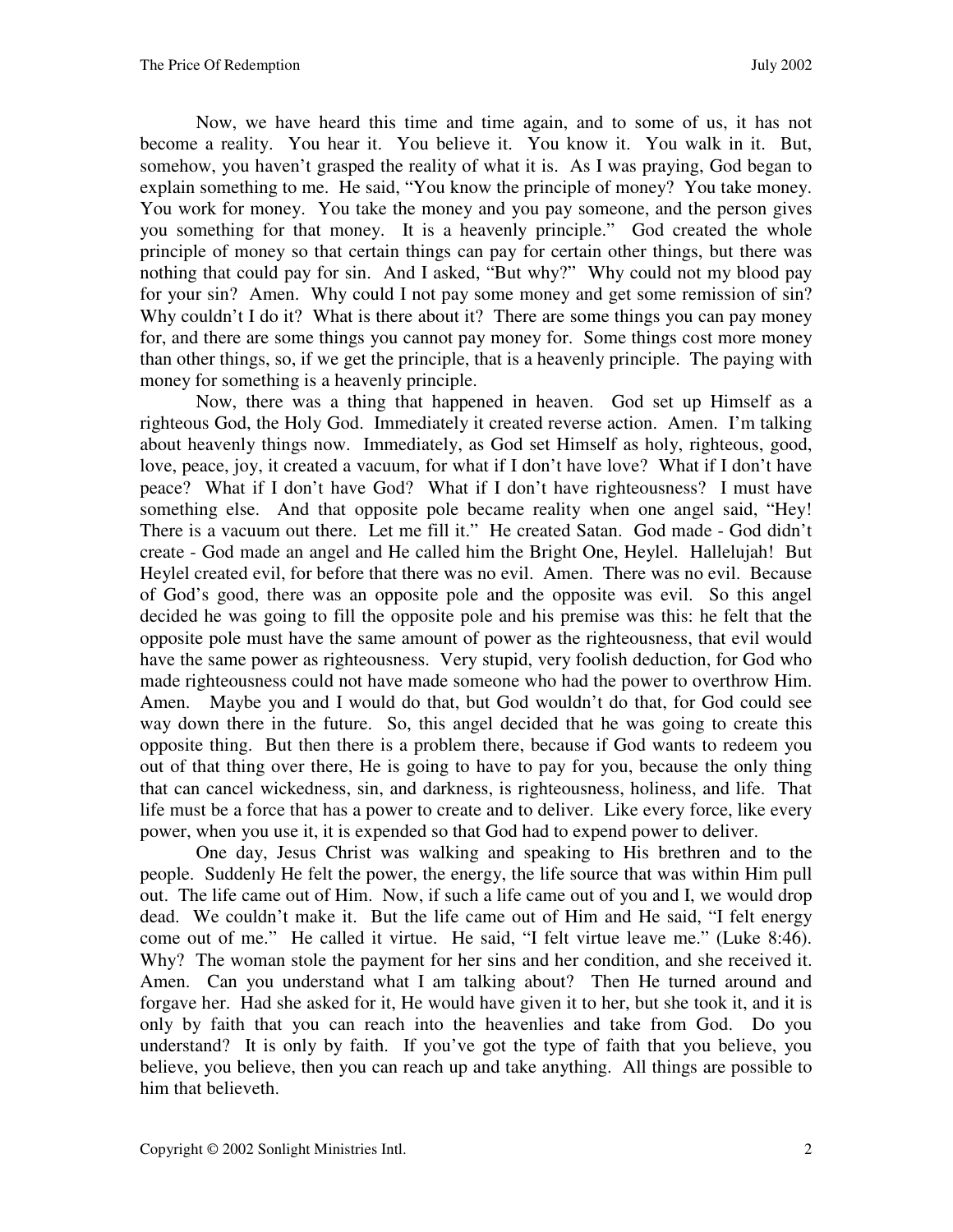I told you the story several times of my sister-in-law being sick with polio. Her limbs began to contort. She was being twisted into many shapes. My mother called me and said, "Your sister-in-law is dying and they do not want you to know." Immediately I went on a fast and I said, "God save her," and I saw a vision. An angel came to me, and said, "Come." He gave me a handle and he was kind of stretching it out, going along the road. When he reached the crossroads, he turned to me and said, "Who is going to pay for this?" My heart leapt, because I never thought a payment would be required of me, and do you know what came before me? Death. Death came before me. That moment I had to make a decision if I would give my life for my sister-in-law and I said, "I will pay." He said, "Okay," and he went on. Somebody asked me, "Did you pay?" I surely paid. What happened is that I found out that there is a principle among devils, and a principle among God's angels, that they fully well understand what it is to give life.

Paul said that in your teaching, you should teach the laying on of hands (I Timothy 4:14). Do you remember that? The laying on of hands. Beware of laying hands on anybody. Paul said, never lay hands on anyone suddenly, without thought, without preparation, without understanding (I Timothy 5:22). Do you know why? You might die. One day we were going to pray for a woman. The woman was sick, actually given up for dead, in her home. The doctor had given her over to bid her family good bye, for she couldn't live. She was so far gone. They sent and asked us to come and to pray for her. So, I got some of the elders and we were walking over this mountain to go and pray for her. There was a young brother with us, we called him C.C. He felt that he wanted the glory of laying his hand upon a person and seeing the person get better. So he cut a shortcut through the bushes, and got there before we did and he laid his hands on her. When we went there, we saw him crippled. His right hand started withering up and he couldn't stretch it out. As long as that boy lived, because he eventually died, he never was able to get back – no prayers we could pray were able to get back that hand. Amen. He had gone and offered himself to the devil that held that woman, and he did not have the virtue, the energy, the power of God to pay for it. Hallelujah! Amen.

Jesus Christ, the Son of God, had human flesh upon Him, and He fasted for forty days to break the power of David in His bloodstream. Remember, He was God. God was His Father. He had the blood of His Father but He also had the blood of His mother. His mother was a daughter of David and she was human. As a human being, He could not overcome and deal with the type of spirits He was dealing with unless He had cleared His system of all humanity so that God could flow through. So, Jesus Christ had to go to Calvary. I said, "But, God, couldn't Jesus just lie down and die? Couldn't He just get a cut and bleed to death and His Blood fall out? Why did they have to beat Him? Why did they have to put the whip across His back, and make the lacerations on His back? Why did they have to use the cat-of-nine on Him? Why did they have to batter Him so before He died? What is the purpose, what is the meaning of it?" The meaning of it is that He had the money; He had the goods and He could pay for what you and I were going to have. Amen. Do you know that He got every type of wound that humans could get? Did you ever think of it? We had a song that said, "Five Bleeding Wounds He Bore, He received on Calvary." He received the first: the thorns, sharp puncture wounds through His Head. Then He received the lacerations on His back with a whip that broke up His back and made it bloody. Then He received the wound, dull blow, and the man before Caiaphas, when He spoke to the high priest, he slapped Him in His face, a bruised, blood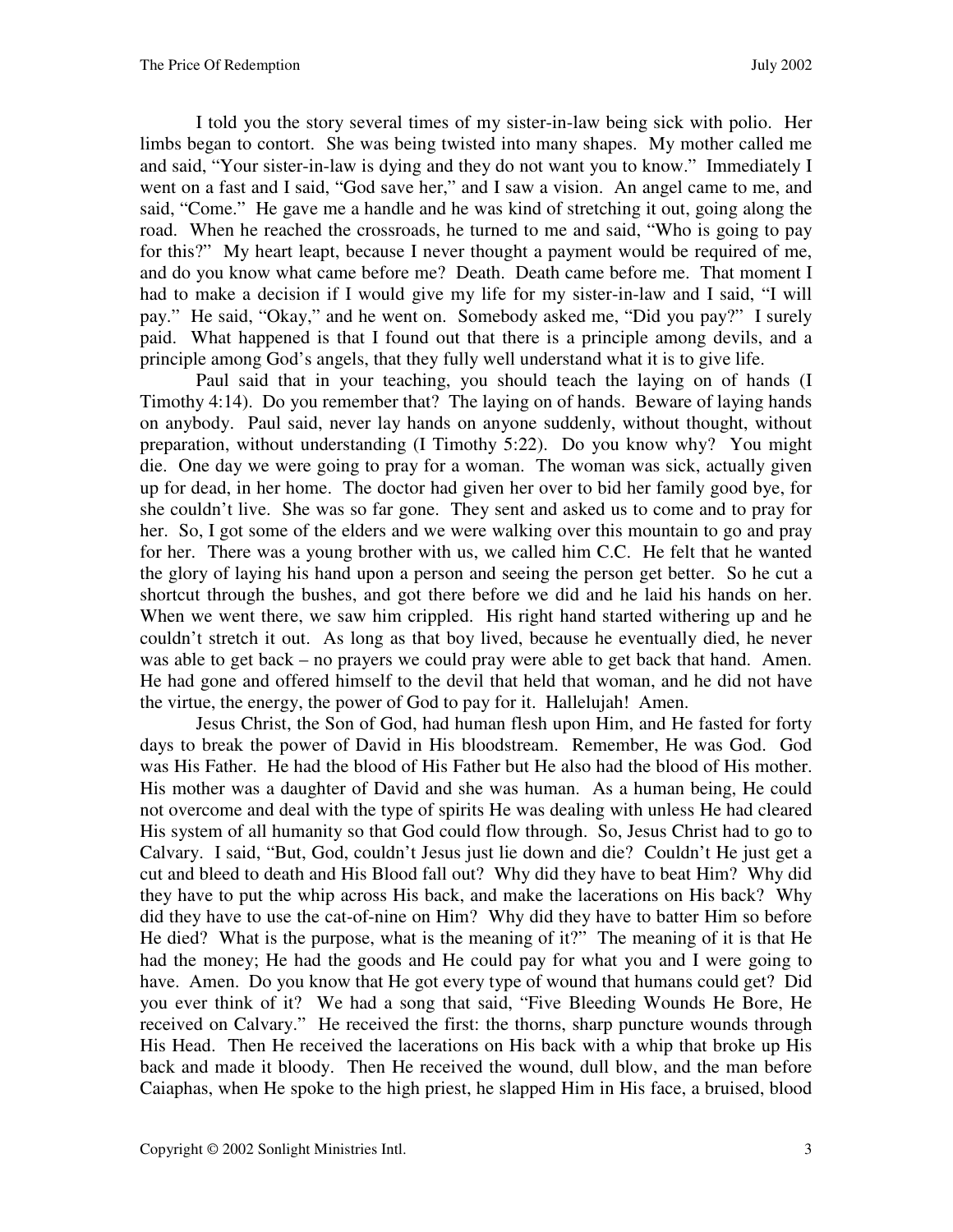type of blow, a box. Then He received the nail wounds through His hands and through His feet. Then He received the sword wound. They thrust it right through His heart. Amen. So, all the wounds that you and I can receive, He received them. Amen. Hallelujah! He said, "I give unto you power over the power of the devil and nothing shall by any means hurt you" (Luke 10:19).

So, I'm going to read a few scriptures here. Go to Romans 6:23, *For the wages of sin is death; but the gift of God is eternal life through Jesus Christ our Lord.* Let's go back to verses 15 and 16. *What then? shall we sin, because we are not under the law, but under grace? God forbid. Know ye not, that to whom ye yield yourselves servants to obey, his servants ye are to whom ye obey; whether of sin unto death, or of obedience unto righteousness?* 

In other words, if you yield to sin or to a demon, you become the slave of the demon. He captures you. You are his slave, you have to obey him and to be redeemed, you have to pay for it. Amen. Legally, to redeem a slave, you have to pay for him, because if you kill the slave master, the slave would belong to the next of kin. If you killed the next of kin then it would belong to the next of kin. You would never be able to get away from slavery by killing the master. Amen. But you could purchase it. Somebody's labor, money, blood, you could bring it to him and you could purchase the redemption of the slave. So, we are talking about this purchase money, and God is saying to us that Jesus Christ had a bank account. He had a heavenly bank account. Can anybody remember how that came in? The scripture said, before the foundation of the world, He was crucified (Revelation 13:8). He put down the money. He put down His life. All the power, the energy, the life of God that was in Him was put down for the purpose of redeeming all the slaves of Adam. 17*But God be thanked, that ye were the servants of sin, but ye have obeyed from the heart that form of doctrine which was delivered you. 18Being then made free from sin, ye became the servants of righteousness. 19I speak after the manner of men because of the infirmity of your flesh: for as ye have yielded your members servants to uncleanness and to iniquity unto iniquity; even so now yield your members servants to righteousness unto holiness. 20For when ye were the servants of sin, ye were free from righteousness. 21What fruit had ye then in those things whereof ye are now ashamed? for the end of those things is death. 22But now being made free from sin, and become servants to God, ye have your fruit unto holiness, and the end everlasting life. 23For the wages of sin is death; but the gift of God is eternal life through Jesus Christ our Lord (Romans 6:17-23).* 

In other words, once you are taken in sin, you have entered into death. There is nothing on earth or anywhere else that can redeem you but the BLOOD OF JESUS CHRIST. So I asked God, "Why can the Blood of Jesus Christ redeem me from anything that I have done, any sin I have committed?" You know, the Bible said, "Thou shalt not murder." The translators write in the Bible, "Thou shalt not kill." That would be a contradiction, for God told the Israelites to go out and **kill** the Amalekites. Why? Why did God tell them to kill the Amalekites? Why did God tell David to go and kill so many people? There is a reason. The Amalekites had to be killed. Yes? There are certain people who have to be killed. He said, **thou shalt not murder.** Let me show you the law of God which tells you that. Genesis chapter 9:6, *Whoso sheddeth man's blood, by man shall his blood be shed: for in the image of God made he man.* God made man in His image, therefore, anybody who killed God's image has to pay a price. The only thing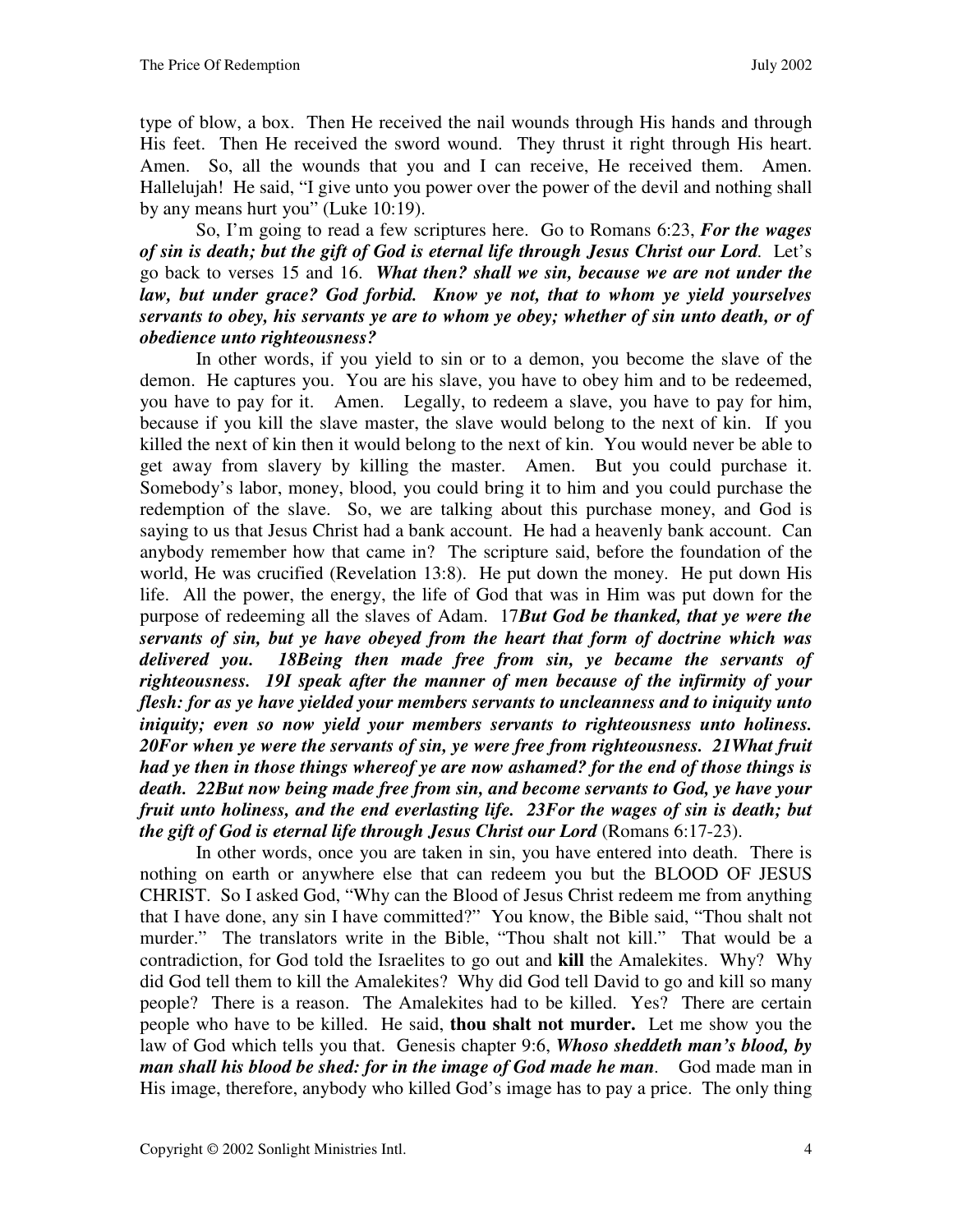that will wipe out that destruction is the blood of the killer. That is very, very different from what the Supreme Court is trying to do, yes? You see, God did not say, "Thou shalt not kill." God said, "Thou shalt not murder." Because if God said, "Thou shalt not kill," God couldn't tell someone else to kill the murderer. That would be contradictory. Don't you see? So God said, "Thou shalt not murder." When you hear people blabbing and carrying on about the death sentence, that is polluting the land. I'm going to show you from the Word of God what happens when innocent blood is shed in a country and it is not requited. What happens is it is piling up and it is going to bring judgment on this land.

In other words, God said, *the wages of sin is death, but the gift of God is eternal life* (Romans 6:23). In other words, the gift of God works against death. The only thing that can wipe out death is the gift of God. Amen. So, therefore, if someone kills a person, the only way you would save that person from being killed is how? The Blood of Jesus! When you pay the price, it wipes out, it cancels out the murder. Are you with me? You see, the Law of God says that if a man kills another man, then by man shall that man be killed. He said, if a beast kills a man, then the beast must be killed, must be thrust through and killed. The scripture tells us something here. You read Genesis where Cain killed Abel. God said a peculiar thing. He said, "The blood of thy brother is crying out from the ground." *And the LORD said unto Cain, Where is Abel thy brother? And he said, I know not: Am I my brother's keeper? And he said, What hast thou done? the voice of thy brother's blood crieth unto me from the ground. And now art thou cursed from the earth, which hath opened her mouth to receive thy brother's blood from thy hand;* When thou tillest the ground, it shall not henceforth yield unto thee her *strength; a fugitive and a vagabond shalt thou be in the earth* (Genesis 4:9-12)*.* Now, you actually see the judgment God has put down there. He said, "Because you shed your brother's blood, the blood is crying out to God for justice." God is a God of justice. Innocent blood has to be requited, or remissed. Remission of sins, this gospel of repentance and remission of sins shall be preached throughout all the world till the end comes. So, therefore, the innocent blood that has been shed around here has to be requited. The brethren here have to rise up and get the Blood of Jesus Christ to remit the sins of the blood because if the person dies, the sin is still there. Amen. After Cain died, the land didn't just start blossoming forth and everything else for his family. No. The thing went on. Cain's son killed seven men and the wickedness and sin just went on and on and on and on.

Abraham had two sons. The first one was Ishmael, and Ishmael became a wild man. The Bible said he was a wild ass of a man (Genesis 16:12). That means just like a wild ass would run through the bushes and everything, that is how this man was, wild in his spirit. What has happened? Can you tell me what has happened to the spirit of Ishmael? That is what is happening in Israel. That is what is happening here. Now, all the men of Ishmael wear earrings in their ears. Did you know that? I notice I don't see any earrings here. It is a sign of violence. The poor boys don't know it. Because of style, they go and put an earring in their ear, and the devil puts his mark on them because they join themselves with the blood of Ishmael. An innocent blood has been shed, and is being shed right now in the name of Ishmael. You become a part of it. So if you have any children, or brothers, or friends who are putting earrings in their ear, gently take the scripture. Show them that Joshua saw these men and he said they were Ishmaelites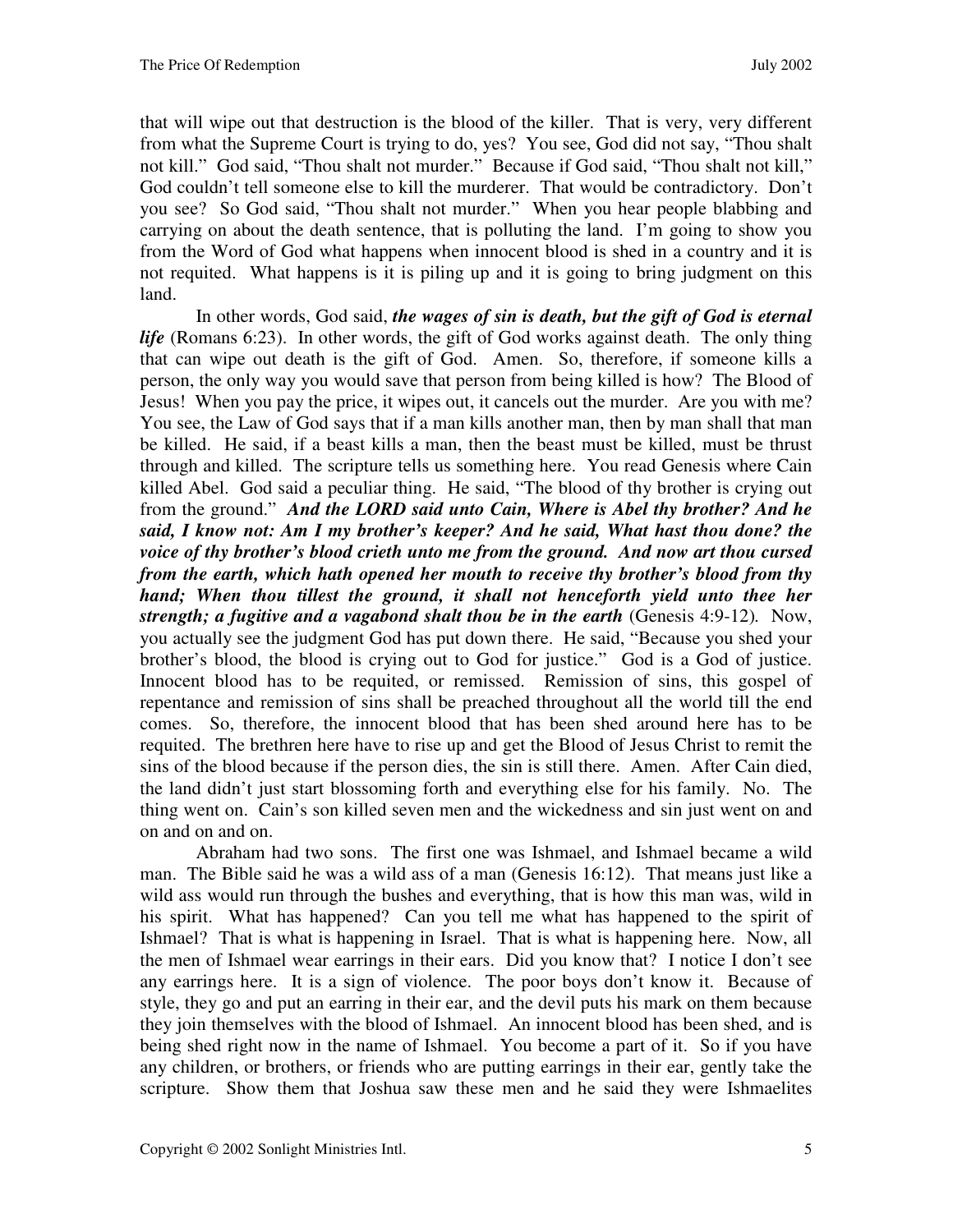because they had earrings in their ears. I'm not talking about women. Jewish women, all the women, they wore earrings. That doesn't make them Ishmaelites. But when men wear earrings in their ears, it makes them Ishmaelites and I want you to remember that. But the spirit of Ishmael is the spirit that sheds innocent blood. It is the spirit of violence. God said it mars the land. Now, what do you think is going to happen in Israel? Judgment is very, very near at hand. Judgment is going to come down upon Israel because of the heap and lot of innocent blood that is being shed there. Amen. Today in Los Angeles Airport innocent blood was shed. A man just came in and started shooting and he shot seven people. It is all part of Ishmael. Ishmael is just getting wild. So, I want you to understand the Word of God. We have the power through the Blood of Jesus Christ to remit – to remit the sins of the shedding of blood. Through the Blood of Jesus Christ, that is the only thing that can pay for sin. Let us read a little more. We were at the place where the blood of Abel was calling to God. Can you imagine? Can you imagine the chorus of crying that is going up to heaven at this time? Can you imagine the innocent blood that is being shed every day in all of our cities, every night? Hundreds and thousands are being murdered in our cities. Our cities have become the nests of murder. That is why I would hate to live in a city. Amen. Murder, murder, murder, named Los Angeles, named New York, named Miami, murder. Every day, every night, blood is being shed, innocent blood is being shed and God has to bring all of that to justice. Praise God.

Now, in Romans 8, we find it here in verse 2, *For the law of the Spirit of life in Christ Jesus hath made me free from the law of sin and death.* One law works against the other law, the law of Life. One scripture in Isaiah asks the question, *Shall the prey be taken from the mighty, or the lawful captive delivered?* (Isaiah 49:24).Remember now, he did not illegally take the prey. It was in war and he took the prey lawfully. Let me explain that to you; many of us fall prey to the devil by the wrong things that we do. You make a mistake, you commit a sin, you fall unto the devil. You become a lawful prey. You belong to him, because he has knocked you down by the power of his sword and temptation. The question is, "Shall the lawful prey be taken away from the one that has captured, from the mighty? Thus saith the Lord, even the captives of the mighty shall be taken away and the prey of the terrible shall be delivered, for I will contend with him that contendeth with thee, and I will save thy children" (Isaiah 49:24-25). Come, brethren. Many of us have children who lawfully belong to the devil, because they have put themselves in the hands of the devil and they have become a lawful prey. Don't think about their sins when you are praying for them. **Don't think about their sins when you are praying for them. Think about the power you have to remit their sins**. Hallelujah! Think about the power that God has given us over the power of the enemy, the power we have to set at liberty them that are bruised. Amen. The power that we have by the grace of God. Because we are sinners, because we are weak, should we go to hell because we are weak? NO! You go to hell because you reject Jesus. AMEN! Can you understand this doctrine? Amen. This is a new doctrine. It sounds like dominion theology, doesn't it? "Have dominion over" – but we do have the power by the grace of God to remit the sins of them that have sinned, and those that have fallen, to command their deliverance in the name of Jesus, because we, they belong to us – blood of our blood – flesh of our flesh – and by the grace of God, we will save them. AMEN! They must not die because they sinned.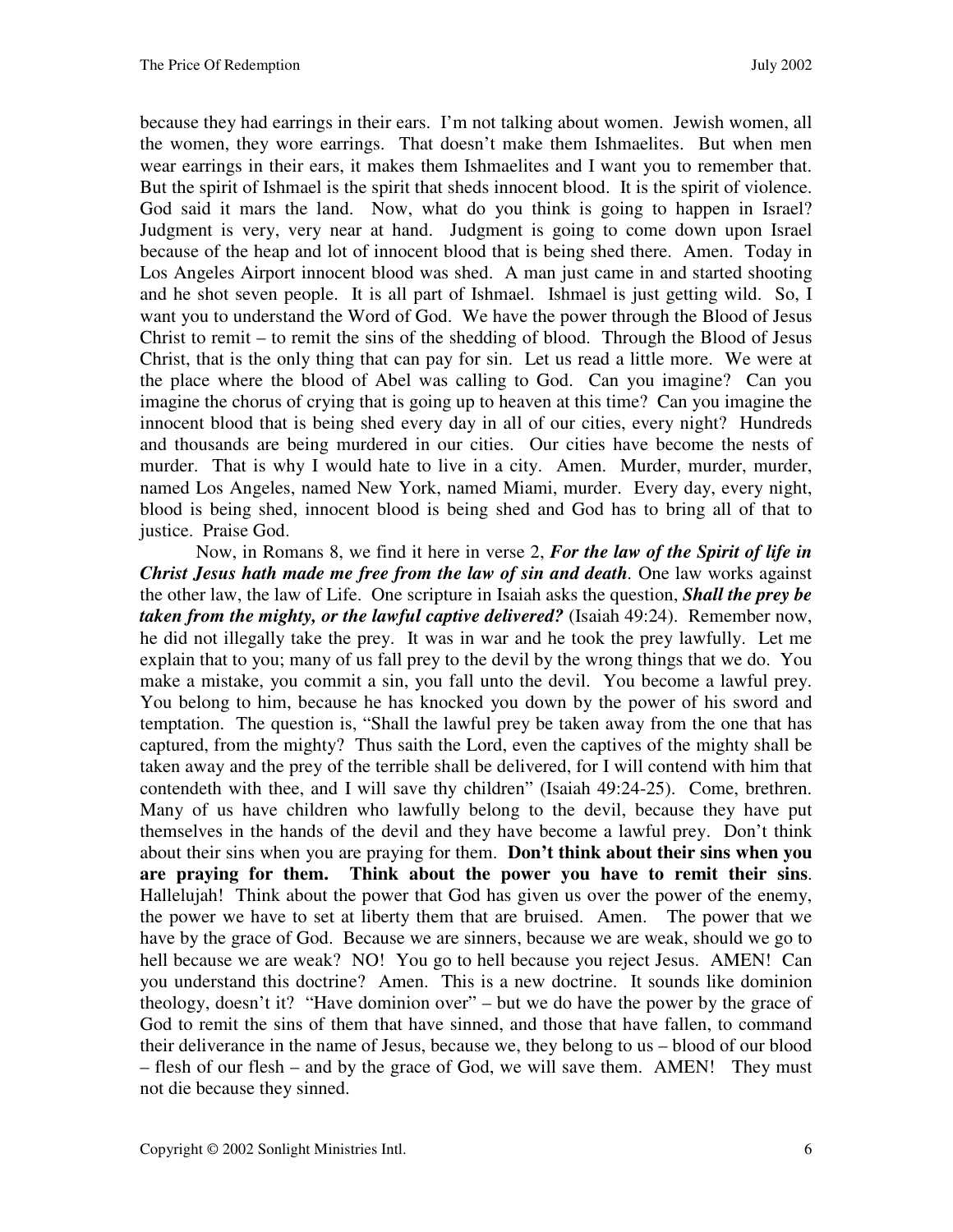The question was asked, "What shall remove me? What shall remove us from the love of God in Christ Jesus?" Shall tribulation? Neither life nor death, nor angels, nor principalities, nor powers, nor things present, nor things past, nor things to come, nor height, nor depth, nor anything (Romans 8:38-39)! Come on, brethren! Put it in your soul. Let it be a beacon within your heart! When you pray for your children, don't tell God how bad they are! He knows. When you pray for the weak in our midst, don't tell God anything about their things. He knows all about their sins. Hallelujah! "But, God, You have promised me that You will save them!" Amen! "You have promised me that You will save them." I want You to exercise the power of deliverance by the Blood of Jesus Christ and break them out of hell, and lift them up and give them grace, for we were all once weak and dying. We were all once down and no good. But You by the grace of Your love and Your mercy, You brought us forth! AMEN! Neither height nor depth. Someone says, "But since I was a young person, I was abused, and because I was abused, I am making an excuse for my condition." I do not care how much abused you are!

I know a woman who was saved who was married to the devil. I know that sounds strange to you. How could a woman be married to the devil? But do you know that the devil has a body that he walks around in sometimes? Come on, now! I don't hear one "amen." The devil has a body that he walks around in sometimes. I don't know where he got it, I don't know what it is, but I know that there was a time when he had a wedding and he had a marriage and he married this woman with many witnesses and he consummated the marriage right before everybody. That sounds terrible, but guess what? Jesus saved her! Jesus saved the woman, and the devil lost his wife. Jesus took her. And you know why? The scripture says that Jesus Christ is the light that lighteth every man that cometh into the world (John 1:9). Did you understand that He lights the Muslims, too? Did you understand that the Hindus get light, too? Did you understand that if a man is born in darkness and he knows nothing but darkness, somewhere along his life, Jesus must light it. If Jesus does not light him, then Jesus is responsible for him, for he was born in sin and shaped in iniquity and only God can deliver him, and if Jesus never lights him, he has no hope. If a man has no hope, God can't judge him. God can only judge you if you reject Him. If you don't know Him, you can't reject Him.

Therefore, I know a man who was born, hallelujah, and the devil chose him from when his mother was pregnant, and the whole tribe said that child was going to be the christ-child. That is the way they put it. In that part of Africa, they believe that a christ comes every now and then, and that child was going to be a christ-child. And when he was born the sign of the christ-child came upon him. A bee came and sat right in his forehead, and they said, "That is it." They began to train him from a baby to be this type of a person. The man grew up; he knew nothing but to deal with devils; to travel astral projection at night to go to various places, to see various things, to walk in the realms of hell. I'm telling you strange things this evening. Can you tell me why I'm doing this? Why am I telling you these strange things this evening? This man knew nothing more. He knew nothing more. Guess what? God owed him something. AMEN! One day he married and his wife was used at a séance. You know what a séance is? He used her as a medium. A demon would come into her and then he would talk to the demon from her and she hated it. The most horrible thing that can happen to a human being is for a stinking demon to come into you and to take over your mind, take over your mouth. You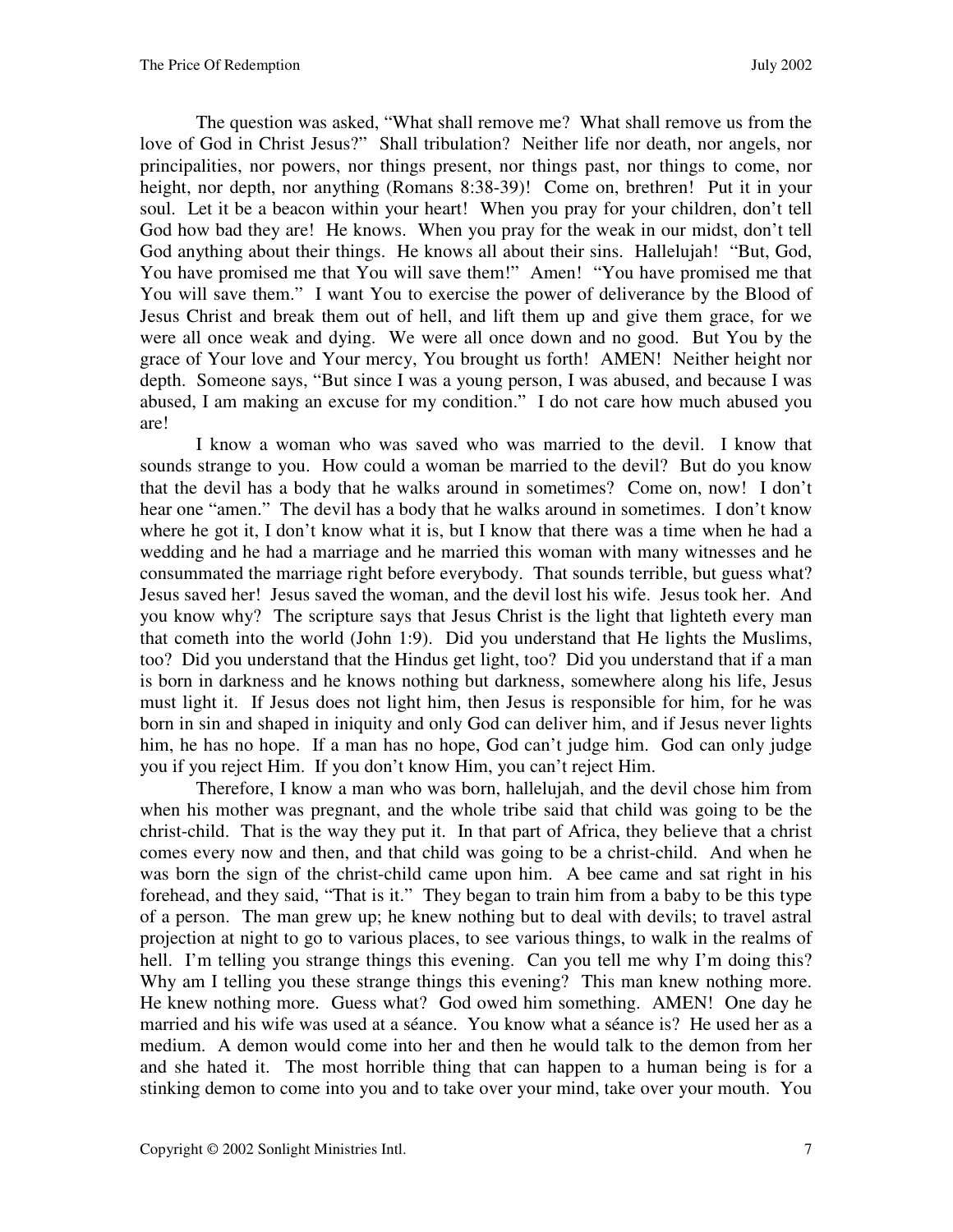can't do anything, and he just speaks through you. So, she hated it. Every time it was done, she would say, "If there is a God, help me!" God owed her, and she would say, "God, help me!" One day, this man was about doing his thing and Jesus appeared before him. Nothing would work for this man and this light was before him. So, he called out to the prince of devils, "Come and help me. You promised you would help me if I was in any trouble." He said that the prince of the devils came out there and said, "Uuuhhh! NO, NOT THAT ONE!!!" He said what lodged in his mind was that he thought, "We were the greatest. I didn't know that there was any power greater than us and my prince ran like a thief. Something is wrong here." Jesus took him and showed him how Satan was pulling them all down into hell. All of his converts, because he had a big thing going, all of his converts were being pulled by this devil backwards with chains, and the devil went "whooom" down into this deep fire and he pulled all of them down with him. When he saw that, he said, "I want Jesus." He said, "I want You, Jesus!" Jesus came in and anointed him with power and delivered him from the prince of devils. Hallelujah! Why? Because Jesus MUST!

Jesus MUST light every human being that comes into the world. The only human being who can go to hell is one who REJECTS JESUS.The sister tells us how she was a prisoner for so many years taken by the devil. When God says in the fullness of time, He brought the deliverance. And so this scripture here that says, *shall the prey be taken from the mighty*? (Isaiah 49:24). Get it into your hearts, brethren. Plant it down deep down. There is no prey, there is no devil that can overcome you!! You know, Sister Emily (Sonmore) used to sing a song, "There is no Power That can Overcome You." Amen. There is no power, no power on earth that can overcome us, because we have been bought, purchased, paid for. Every sin is going to have to be paid for. So, all you see men doing out there, there is a pay day coming, for the wages of sin is death but the gift of God will cancel death and save us. Hallelujah! Read for me from Luke 11:50, *That the blood of all the prophets, which was shed from the foundation of the world, may be required of this generation; From the blood of Abel unto the blood of Zacharias which perished between the altar and the temple: verily I say unto you, It shall be required of this generation (Luke 11:50-51).* 

You understand, then, why you can remit the blood, but you have to have the goods. You don't just say, "Remit the innocent blood here," and drive away the demons, oh no. You have to have the goods. The only thing that can remit this blood is the Blood of Jesus Christ. We have the Blood of Jesus Christ, but some of us have a problem. There is not a proper flow. You can bite off more than you can chew. You have to have the flow. You have to have the energy, the power, the light. This is why we fast. This is why we pray. Amen! Some of us go sit down and we pray for an hour, but we have not prayed the right prayer. When you are praying, He said, "Our Father who art in heaven, I praise your name." The first phrase after you address the Father, the first phrase is, "Let Your Kingdom come and let Your will be done in earth as it is in heaven" (Matthew 6:9-13).

Why is it that the first phrase you should pray to God for is that the Kingdom should come? Because the Kingdom of God is within you. The Kingdom of God is within you. Why do I have to pray for it to come if it is within me? Because there are restrictions in me, there are blockages in me, the Blood is not flowing properly in me and I have to say, "Oh my God, let Your Kingdom come. Blow away the barriers. Move the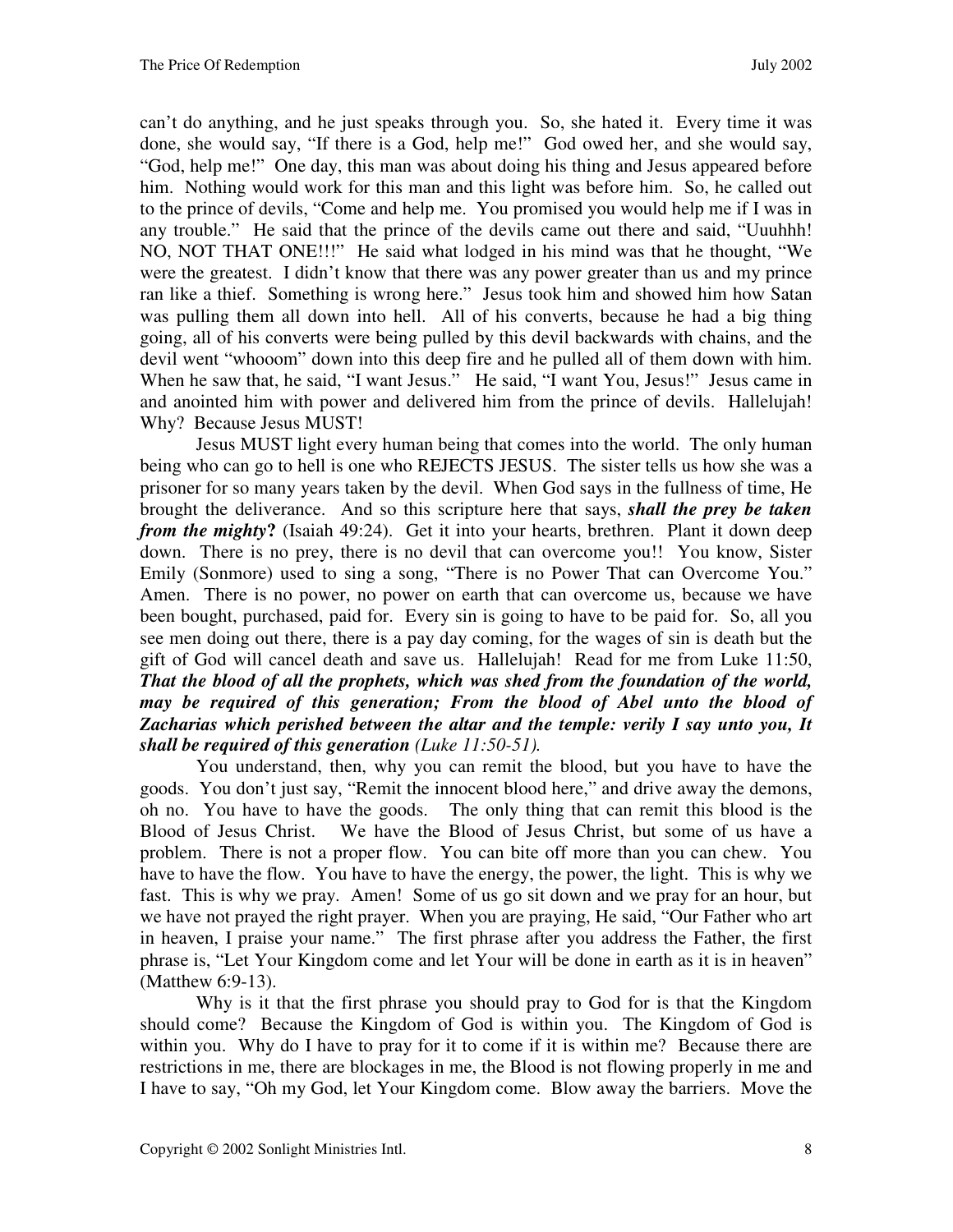restrictions. Deliver me, Lord God, so I will have the power to deliver others." You notice that God will call someone and tell you to go visit someone over there? And He didn't call the other person and say, "Go visit the person, because He has given you the goods." He has given you the goods. Amen! In our days when we were not spiritually sensible, you know that you can be spiritually foolish? We would attack any devil anywhere night and day. We wouldn't sleep, we wouldn't rest, we were very young and man, had just gone crazy for God. Amen! You can imagine me running for miles over a mountain to go and start a meeting at seven o'clock. We are running over the hill, through little tracks, through the woodland, getting to a place to pray for a man before the meeting because they sent and asked us one week before and we couldn't get to go. We were so anxious to pray for the man, when we got into the yard, we saw a crowd of people, and we said, "Where is he?" They pointed to a room. We rushed into the room. Without asking anybody, we laid hands on him and said, "In the name of Jesus, rise up!" We were so wild. Some people say we frightened the devils, but man! We had one brother with us, when he shouted hallelujah, the windows would rattle. "Hallelujah!" Rattle, rattle. "Hallelujah!" Rattle, rattle. When he stomped the floor, the whole place would vibrate. The man was 250 pounds of bare muscle and as strong as an ox and when he shouted, he didn't put his mouth down. When we started shouting in that room, the man sat bolt upright in his bed. His big brown eyes were just rolling, rolling, looking and looking, but boy, when we saw that, we were gone crazy with joy. Amen. He was healed. Amen! He called and tried to stop us from shouting. Something to eat – we finally got the message. We called outside to some of the women and said, "Bring some food in here for this man." The woman came in and she made one look and she came out screaming because they'd had a dead man in the room. They had his death certificate. They were digging his grave in the backyard. The people had gathered for the funeral. Amen. We didn't know, maybe we wouldn't have prayed, but because of the energy and the life that God had given us, we let it loose on him. This man was a sinner. This man was eating. We couldn't wait to see him finish eating. We couldn't wait to get to the meeting on the square. Hallelujah!

Where is the life that God has given you? What have you done with it? So many things seem to be blocking that energy flow. Amen? It is blocking your flow. STOP the way you are thinking. Start thinking that there is nothing impossible with God. Start thinking that all things are possible to him that believeth. Start thinking of it, because I tell you, I have seen so many impossible things in my life that nothing is impossible for me. Hallelujah! You name something that you think is impossible and I'll tell you if I have seen it. Oh yeah! Amen! I have seen the energy and life of God get into somebody and cause him to lift up off the floor – float away with the power of God. I've seen a withered hand stretch out and made whole. I've seen cancer healed just like that. I've seen, what have I not seen? Why do you still doubt? You doubt because you have a blockage.

They are doing a lot of open heart surgery at this time. They are doing a lot of open heart surgery. I'm telling you, brethren, the blood is not flowing as it should. You need a spiritual open heart surgery. Yes! Hallelujah! You know they take the vein out of the leg and put it up to the heart? Amen. Doesn't that mean something to you? You haven't been walking in your heart, so they took a vein out of your walker and put it in